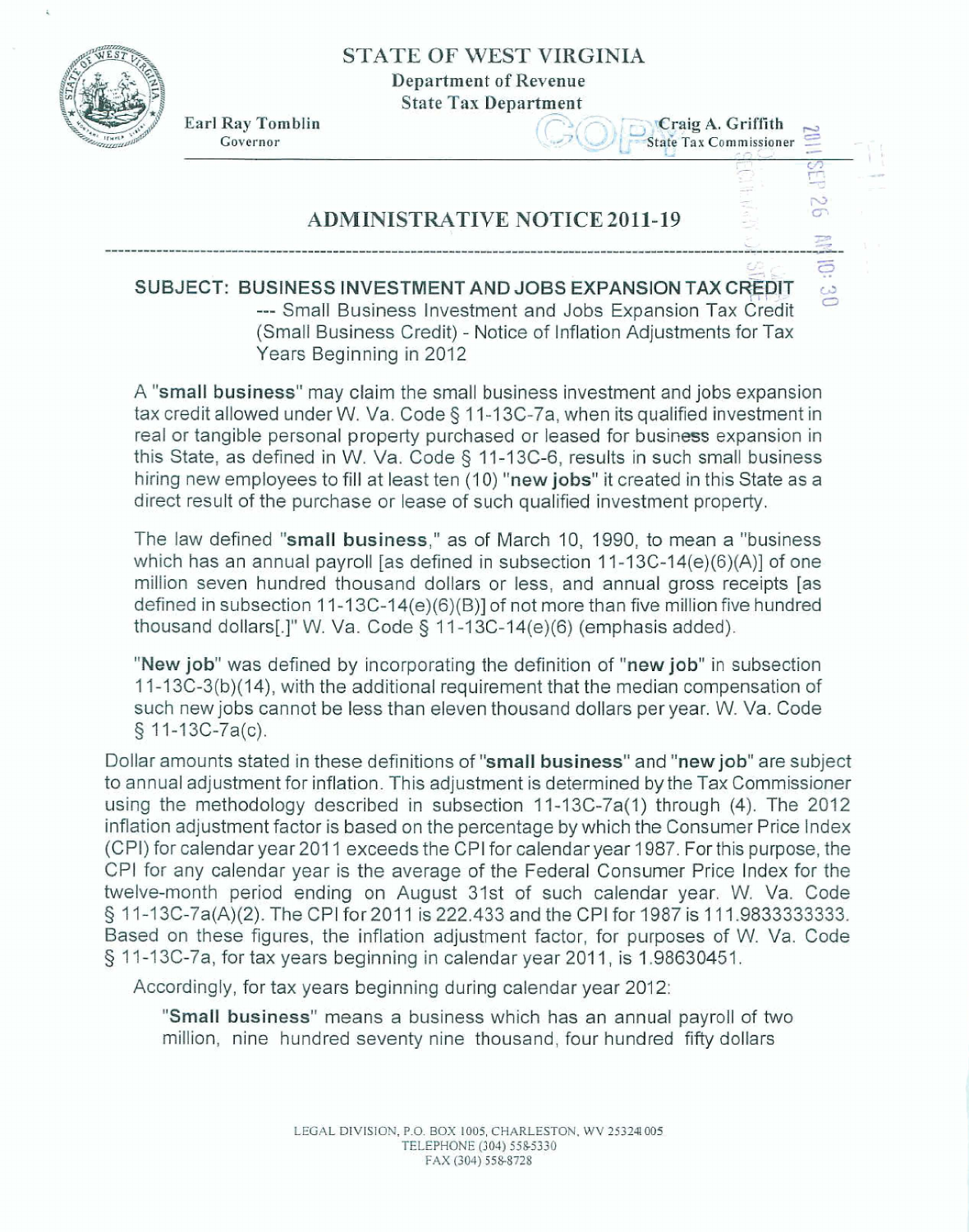#### ADMINISTRATIVE NOTICE 201 1-19 PAGE 2

(\$2,979,450) or less, and annual gross receipts of not more than nine million, nine hundred thirty one thousand, five hundred dollars (\$9,931,500): and

**"New job"** means a "new job" as defined in W. Va. Code § 11-13C-3(b)(14): **Provided,** that the annualized median compensation of such new jobs shall not be less than twenty one thousand, eight hundred dollars (\$21,800) per year.

A summary of the applicable inflation-adjusted Small Business Credit criteria, by calendar year. for tax years beginning in such years, follows:

| <b>YEAR</b> | <b>PAYROLL</b> | <b>GROSS</b><br><b>SALES</b> |                                        | <b>MEDIAN</b><br><b>COMPENSATION</b> |
|-------------|----------------|------------------------------|----------------------------------------|--------------------------------------|
| 1987        | \$1,500,000    | \$5,000,000                  | \$                                     | 11,000                               |
| 1988        | \$1,500,000    | \$5,000,000                  | \$                                     | 11,000                               |
| 1989        | \$1,562,050    | \$5,206,850                  | \$                                     | 11,450                               |
| 1990*       | \$1,700,000    | \$5,500,000                  | $\overline{\boldsymbol{\mathsf{S}}}$   | 12,000                               |
| 1991        | \$1,716,300    | \$5,721,050                  | $\overline{\mathcal{S}}$               | 12,550                               |
| 1992        | \$1,806,950    | \$6,023,200                  | \$                                     | 13,250                               |
| 1993        | \$1,862,200    | \$6,207,350                  | \$                                     | 13,650                               |
| 1994        | \$1,919,100    | \$6,397,150                  | $\overline{\$}$                        | 14,050                               |
| 1995        | \$1,969,150    | \$6,563,800                  | \$                                     | 14,400                               |
| 1996        | \$2,025,150    | \$6,750,600                  | \$                                     | 14,850                               |
| 1997        | \$2,081,100    | \$6,937,000                  | \$                                     | 15,250                               |
| 1998        | \$2,137,800    | \$7,126,050                  | $\overline{\mathcal{S}}$               | 15,650                               |
| 1999        | \$2,174,050    | \$7,246,950                  | \$                                     | 15,900                               |
| 2000        | \$2,212,000    | \$7,373,450                  | \$                                     | 16,200                               |
| 2001        | \$2,280,800    | \$7,602,650                  | \$                                     | 16,700                               |
| 2002        | \$2,355,800    | \$7,852,700                  | $\overline{\boldsymbol{\mathfrak{s}}}$ | 17,250                               |
| 2003        | \$2,393,300    | \$7,977,750                  | $\overline{\mathcal{S}}$               | 17,550                               |
| 2004        | \$2,447,900    | \$8,159,650                  | \$                                     | 17,950                               |
| 2005        | \$2,504,250    | \$8,347,550                  | $\overline{\mathcal{L}}$               | 18,350                               |
| 2006        | \$2,582,050    | \$8,606,950                  | $\overline{\$}$                        | 18,900                               |
| 2007        | \$2,682,850    | \$8,942,900                  | \$                                     | 19,650                               |
| 2008        | \$2,744,200    | \$9,147,450                  | \$                                     | 20,100                               |
| 2009        | \$2,861,200    | \$9.537,350                  | $\overline{\$}$                        | 20,950                               |

#### **CRITERIA**